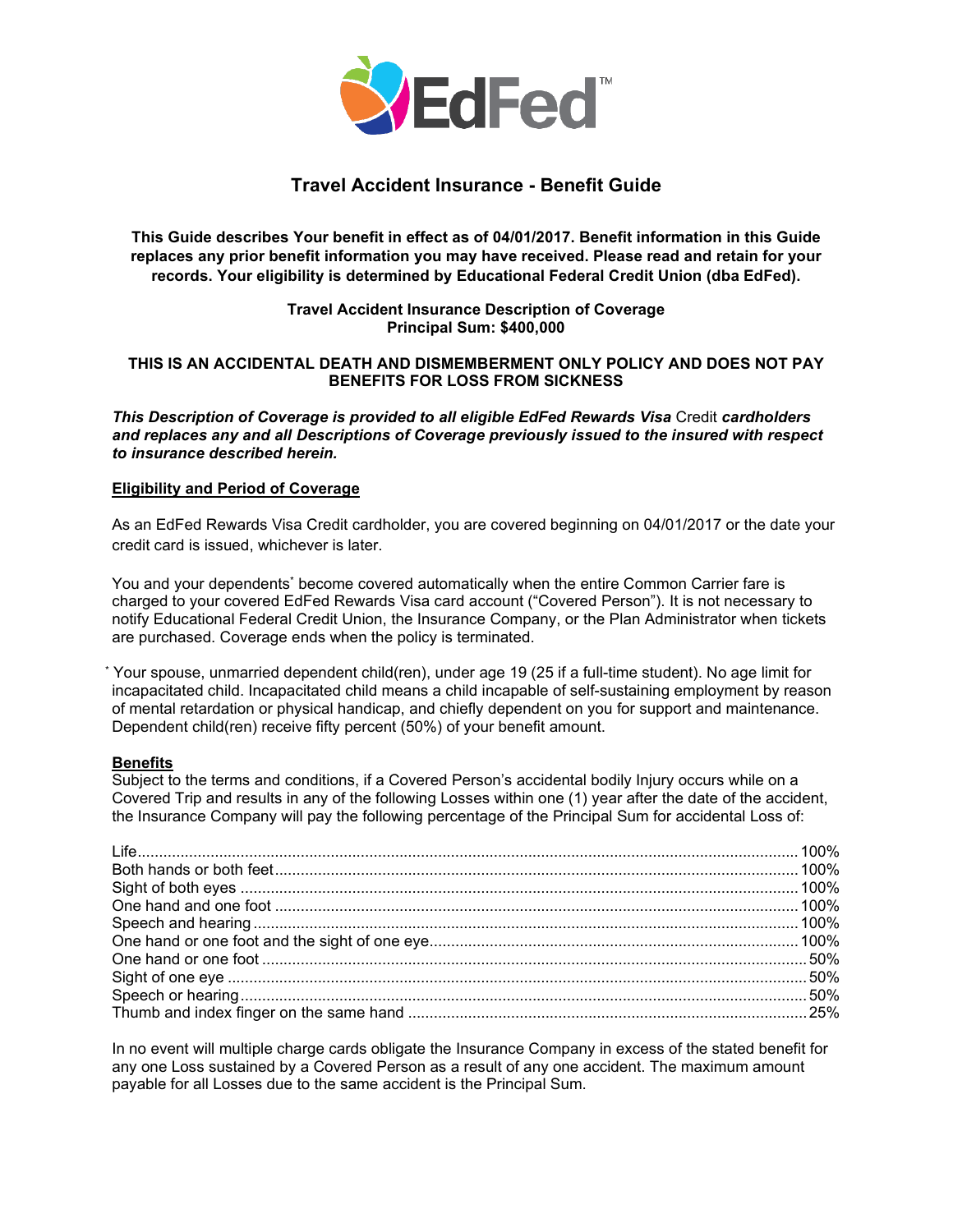

## **Definitions**

**Loss** means actual severance through or above the wrist or ankle joints with regard to hands and feet; entire and irrevocable loss of sight, speech or hearing; actual severance through or above the metacarpophalangeal joints with regard to thumb and index fingers. The life benefit provides coverage in the event of a Covered Person's death. If a Covered Person's body has not been found within one (1) year of disappearance, stranding, sinking, or wreckage of any Common Carrier in which the Covered Person was covered as a passenger, then it shall be presumed, subject to all other provisions and conditions of this coverage, the Covered Person suffered loss of life.

**Injury** means bodily injury or injuries, sustained by the insured person which are the direct cause of Loss, independent of disease cause of Loss, independent of disease or bodily infirmity, and occurring while the Covered Person is covered under this policy, while the insurance is in force.

**Covered Trip** means a trip (a) while the Covered Person is riding on a Common Carrier as a passenger and not as a pilot, operator, or crew member and (b) charged to your EdFed Rewards Visa Credit Card; and (c) that begins and ends at the places designated on the ticket purchased for the trip. Covered Trip will also include travel on a Common Carrier (excluding aircraft), directly to, from, or at any Common Carrier terminal, which travel immediately precedes departure to or follows arrival at the destination designated on the ticket purchased for the Covered Trip.

**Common Carrier** means any scheduled airline, land, or water conveyance licensed for transportation of passengers for hire.

**Exclusions:** No payment will be made for any Loss that occurs in connection with, or is the result of: (a) suicide, attempted suicide, or intentionally self-inflicted injury; (b) any sickness or disease; (c) travel or flight on any kind of aircraft or Common Carrier except as a fare-paying passenger in an aircraft or on a Common Carrier operated on a regular schedule for passenger service over an established route; or (d) war or act of war, whether declared or undeclared.

**Beneficiary:** Benefit for Loss of life is payable to your estate, or to the beneficiary designated in writing by you. All other benefits are payable to you.

**Notice of Claim:** Written notice of claim, including your name and reference to EdFed Rewards Visa Credit Card should be mailed to the Plan Administrator within twenty (20) days of a covered Loss or as soon as reasonably possible. The Plan Administrator will send the claimant forms for filing proof of Loss.

**The Cost:** This travel insurance is purchased for you by Educational Federal Credit Union.

**Description of Coverage:** This description of coverage details material facts about a Travel Accident Insurance Policy which has been established for you and is underwritten by Virginia Surety Company, Inc. Please read this description carefully. All provisions of the plan are in the master policy form number, VSC-VCC-01 (2/00). Any difference between the policy and this description will be settled according to the provisions of the policy.

**Questions:** Answers to specific questions can be obtained by writing to the **Plan Administrator**:

cbsi Card Benefit Services 550 Mamaroneck Avenue, Suite 309 Harrison, NY 10528

**Underwritten by:** Virginia Surety Company, Inc. 175 West Jackson Blvd. Chicago, IL 60604